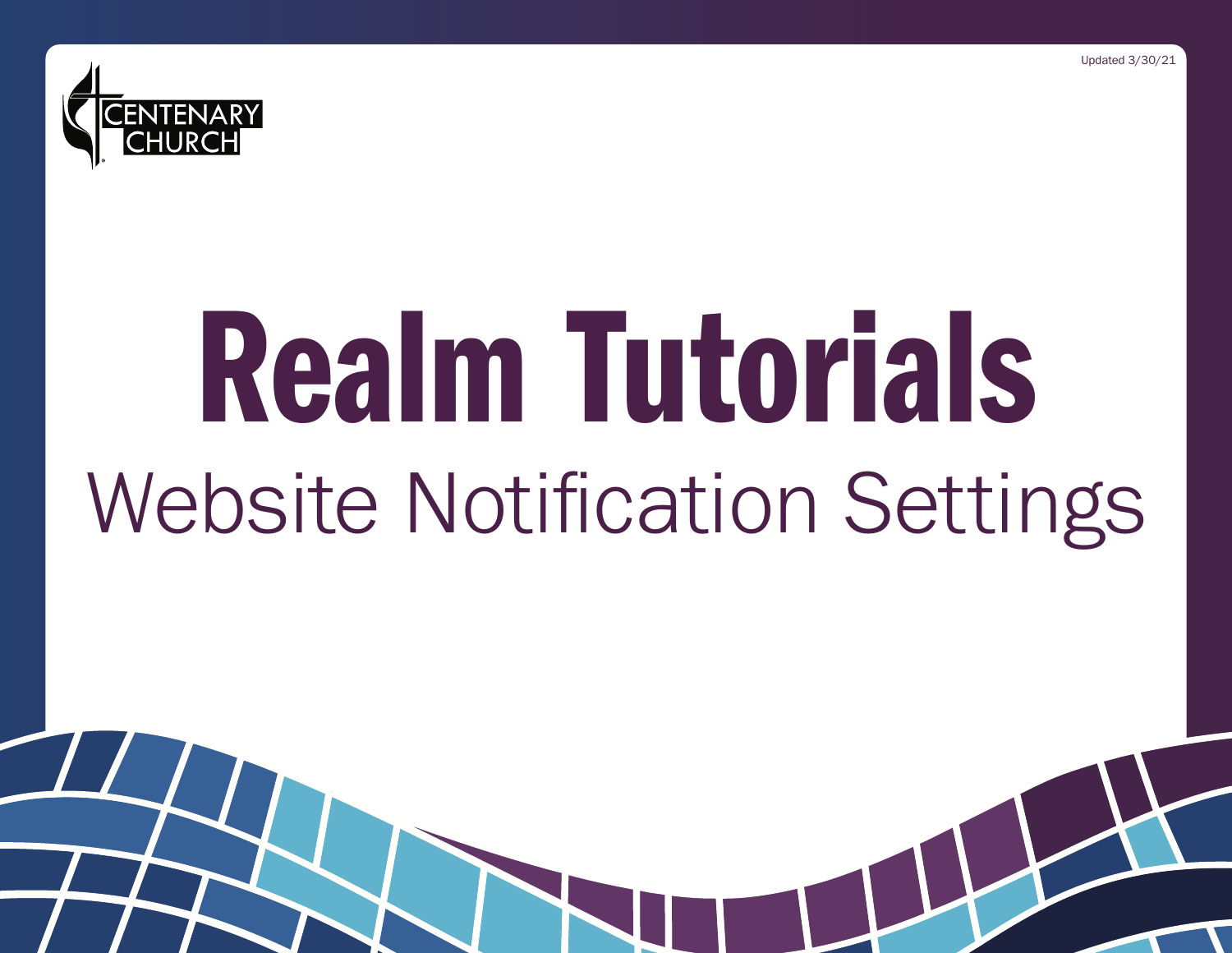## Notification Settings

**1....** Once you have created an account and logged in, you should manage your notification settings. This impacts how, where, and how often you get notifications and emails. As we use Realm more and more, you might need to adjust these settings. Please refer to these instructions frequently.

**2....** To manage your notification settings. Click in the top right corner under your name, and choose, Notification Settings or Email Settings. To sign up for a Centenary Realm account, you must be invited. If you have not yet received an emailed invitation, please contact the Centenary office at office@mankatocentenary.org.

If you have not yet created an account, please follow the "Account Sign-up" tutorial first.

If your screen is narrower than the one pictured here, Realm resizes the screen.

The left menu is collapsed. To see the menu, click the three lines.

 $\blacksquare$  The right menu with your name is moved to the bottom of the left menu. Click the upward arrow to see the menu options.

**News** 

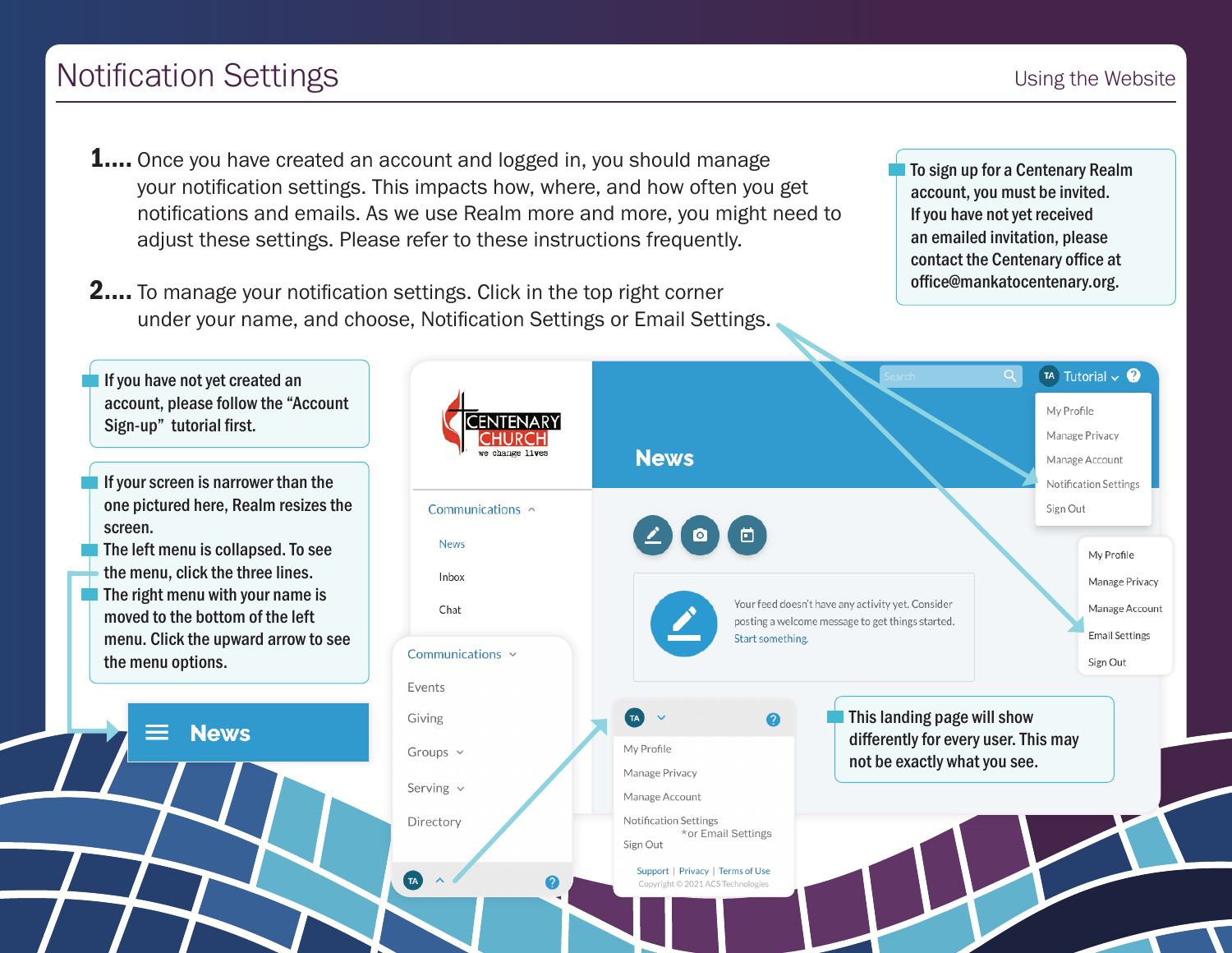## Notification Settings

- **3....** In the notification settings, you can choose if you want a Daily Digest Email. We suggest turning this on, especially as we all learn how Realm works for Centenary. You can always adjust this to your personal preferences. You will only get a Daily Digest if there is new activity, there won't be an email every day.
- 4.... You will need to set your notification settings for each group that you are in. Everyone is in the Centenary United Methodist Church group.
- **5....** Click the down-pointing arrow to the right of each group to view the settings.



If you click the blue pencil next to your email, you get a box that allows you to unsubscribe from all email notifications. Please DO NOT unsubscribe. Unsubscribing here would mean that if a small group leader sent out a specific email, intended directly for you, you would not get that email. Examples of emails that a group leader might send include an urgent message canceling a meeting or changing a meeting time.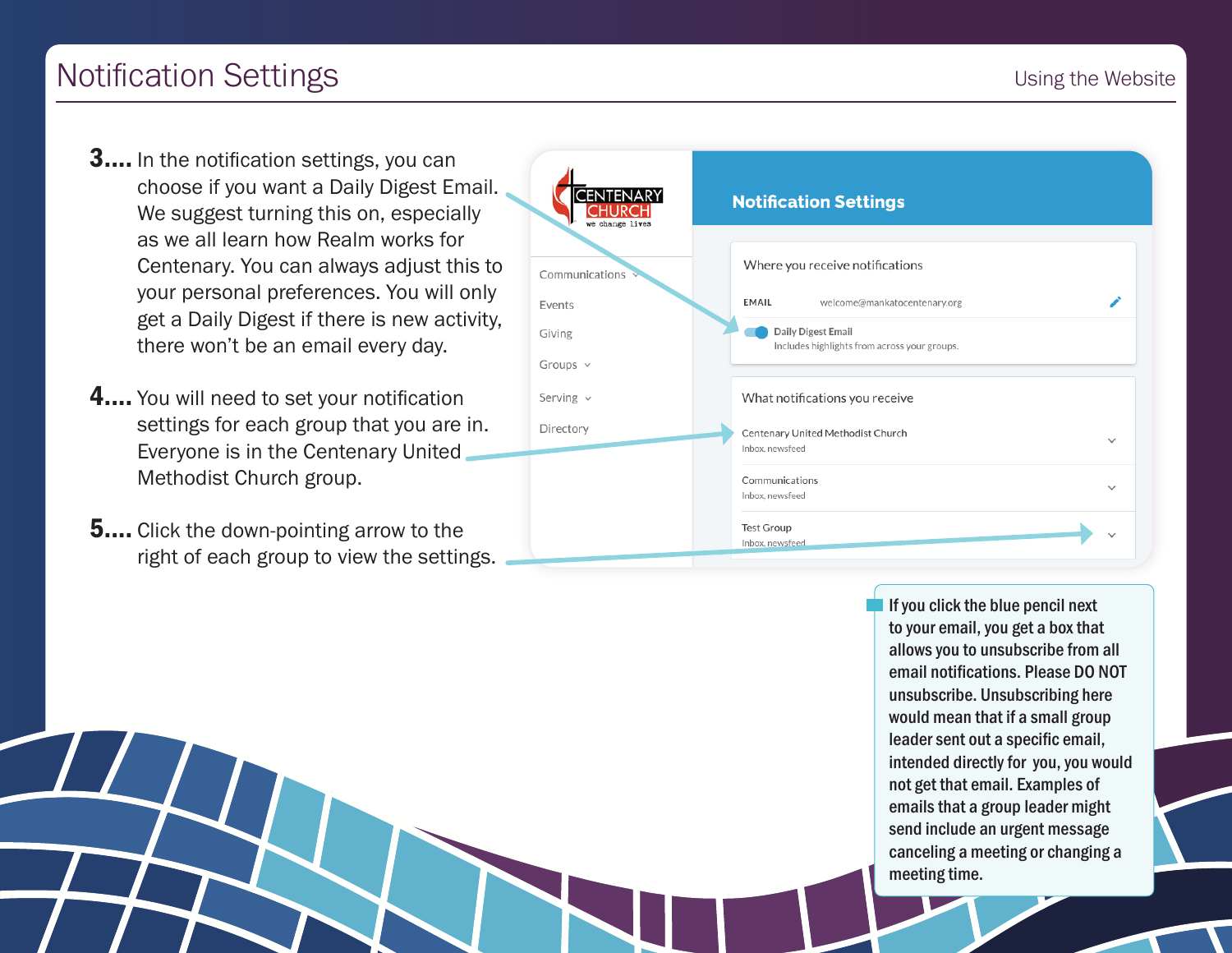## Notification Settings

- **6....** First, adjust how you would like to receive notifications for the Centenary United Methodist Church group. Select or deselect the items you would like to be emailed about. If you uncheck all boxes in the Email column, you will not be sent any emails and will only see that you have been sent a message when you log in to the Realm website.
- **7....** Only staff can create inbox messages for the group Centenary United Methodist Church, but anyone who receives the message can post replies, hence the two settings.
- **8....** Only staff can create Newsfeed activity for the group Centenary United Methodist Church, but anyone who sees the post can post replies, hence the two settings. Newsfeed activity includes event postings, informational posts, photos, or shared files.

#### What is the Inbox?

The inbox is like email within Realm. Set how and if you would like notifications about inbox messages in Realm sent to your email address.

| What notifications you receive |                                                      |              |
|--------------------------------|------------------------------------------------------|--------------|
|                                | Centenary United Methodist Church<br>Inbox, newsfeed | ᄉ            |
|                                |                                                      | Email        |
| $\check{ }$                    | Inbox activity                                       | $\checkmark$ |
|                                | New inbox content                                    | ✓            |
|                                | Replies to messages                                  | $\checkmark$ |
| $\check{ }$                    | Newsfeed activity                                    |              |
|                                | New posts                                            | ✓            |
|                                | Replies to posts                                     |              |

#### What is Newsfeed activity?

The Newsfeed is a "bulletin board" just for your group. Each group has it's own Newsfeed. Events are posted here by group leaders, along with other informational posts by group leaders. Each group has individual settings for who can post on the newsfeed, create events, or post photos. Only church staff can post to the group Centenary United Methodist Church.

**Checkboxes** A checked box  $=$  yes An empty box  $=$  no A "-" box = you have selected one yes and one no Emai Inbox activity  $\overline{\phantom{0}}$ New inbox content Replies to messages П